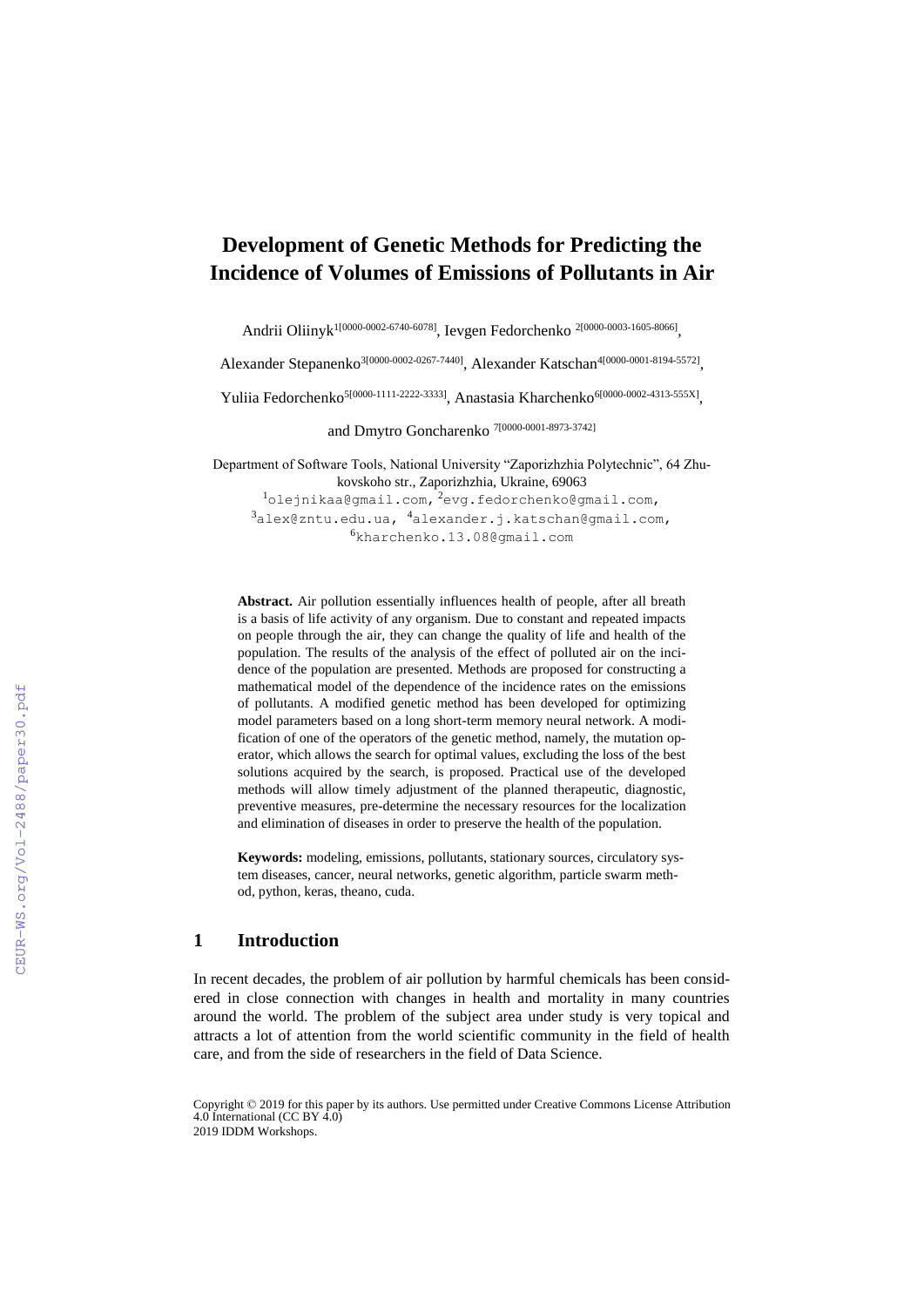According to the World Health Organization (WHO), air pollution is currently the largest environmental health risk factor. According to this estimate, about 3.7 million additional deaths in 2012 were related to air pollution, and 4.3 million to indoor air pollution. Since many people are exposed to both indoor and outdoor air pollution, the number of deaths and diseases caused by these sources cannot simply be summed up, WHO proposes to estimate the final number of victims of pollution in 2012 at around 7 million (WHO, 2014). The biggest health problems caused by direct exposure to air pollution are related to circulatory diseases, respiratory diseases, cancer, neuropsychiatric disorders and some others. Consequently, the health status and morbidity of the population of the region can be considered as a derivative of the environment. Therefore, it is necessary to determine this impact, as well as the model of dependence of the number of patients on the types and volumes of emissions of pollutants into the air.

At the same time, reproduction of the model of such dependence is not a simple task, because the level of pollution is not the only factor affecting the level of morbidity and the dependence of morbidity on emissions is not linear. Therefore, such modeling requires the use of modern methods such as artificial neural networks, genetic algorithms and the like.

In the given work the research of dependence of indicators of morbidity of the population by diseases of blood circulation system, tuberculosis and oncological diseases of volumes of emissions of polluting substances into the air as a result of activity of stationary sources of pollution in various regions of Ukraine is carried out, and also development of model of dependence of indicators of morbidity on volumes of emissions of polluting substances.

Traditional mathematical models used for dependence analysis, as well as modern approaches to modeling using methods such as artificial neural networks, genetic algorithms, multi-agent systems (particle swarm algorithm) and their combined variants are considered.

In the course of the work, models of dependence of morbidity on the volume of pollutant emissions were built. A modified genetic method was developed to optimize the parameters of the model based on a neural network of long term memory. In addition, it was proposed to modify one of the operators of the genetic method, namely the mutation operator, which allows to search for optimal values, excluding the loss of the best solutions.

#### **2 Formulation of the problem**

Mathematical dependence of morbidity from pollutants amount can be defined as a function where the independent variable is the amount of pollutant emissions and dependent one – morbidity (1)

$$
K_{\text{morb}} = f(x_{\text{emiss}}),\tag{1}
$$

where  $K_{morb}$  – morbidity,  $x_{emiss}$  – indicators that describe the impact of emissions' amount.

2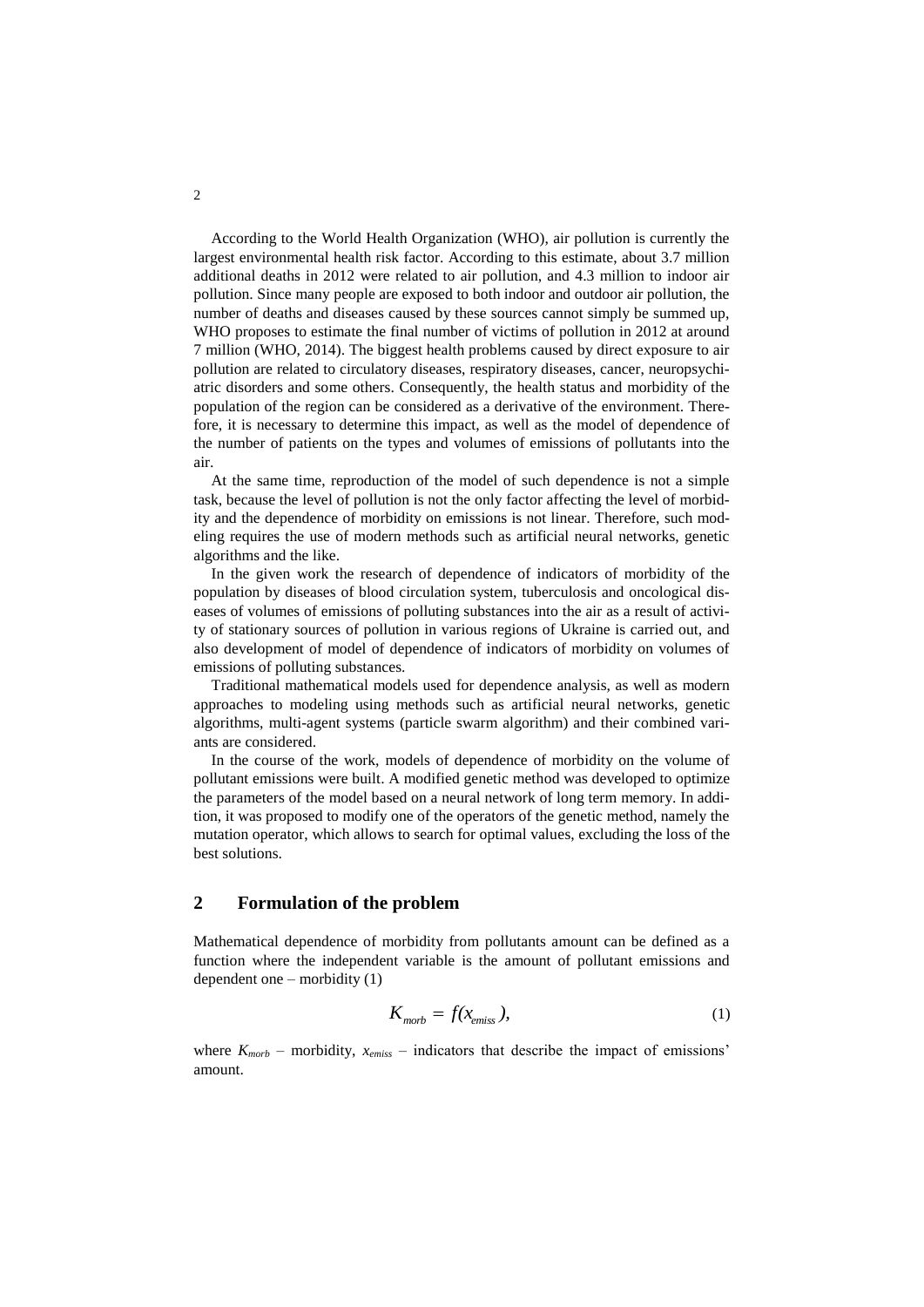Based on these data and statistical analysis [2], we can conclude that the desired mathematical model won't be deterministic, but rather stochastic.

Many other factors are influencing morbidity apart from pollutants amount, and their exact number is quite problematic to determine. If these factors are marked as  $x_1$ , *x*2, ..., *x*n, then generalized model of relationship (1) can be represented in the form  $(2)$ :

$$
K_{\text{morb}} = f(x_{\text{emiss}}, x_1, x_2, \dots, x_n),
$$
 (2)

When analyzing statistical data it was determined [3] that the main factor of emissions' influence on human health is the presence of toxic substances in their composition. In turn, the nature and extent of exposure to toxic substances, their ability to induce pathological conditions in humans vary depending on the combination of meteorological and climatic factors such as temperature and rainfall.

In addition, of course, the quality of medical services affects morbidity rates. As the main metrics, which should be considered when building a morbidity dependance model, the number of physicians (all specialties) in the region and the number of hospital beds in inpatient health care facilities of the region as a quantitative indicator of health care were used. Finally, as the morbidity distribution in different regions is statistical, the population of the region should be taken into account to model such dependency. Since, according to the medical statistics data  $[1 – 3]$ , total morbidity has different rates in different age groups (usually increases with age), the average age of the population in the region should also be taken into account.

Thus, a generalized model of morbidity dependency on emissions with certain assumptions can lead to type (3):

$$
K_{\text{morb}} = f(x_{\text{emiss}}, x_{\text{popul}}, x_{\text{temp}}, x_{\text{rainf all}}, x_{\text{docs}}, x_{\text{beds}}),
$$
\n(3)

where  $x_{\text{popul}}$  – an indicator characterizing the impact of population size,  $x_{\text{temp}}$  – average air temperature,  $x_{rainfall}$  – rainfall amount,  $x_{docs}$  – an indicator characterizing the influence of doctors' quantity,  $x_{\text{beds}}$  – an indicator characterizing the impact of the total number of beds in hospital wards.

### **3 Analysis of published data and problem definition**

Methods of morbidity prediction are actively developed since the beginning of the XX century. In recent years, the number of works on this subject is growing rapidly due to development of information systems and accumulation of large amounts of statistics available for analysis.

The authors of the robot [4] presented the results of a comparison of long-term data on air emissions and mortality. In particular, it turned out that the reduction in the number of diseases of the circulatory system (per 1000 people) is due to a reduction in emissions from manufacturing enterprises and, in part, from housing and communal services. To build this model, the authors used dynamic Bayesian networks [5], which ensures that the data correlation structure is taken into account. Bayesian networks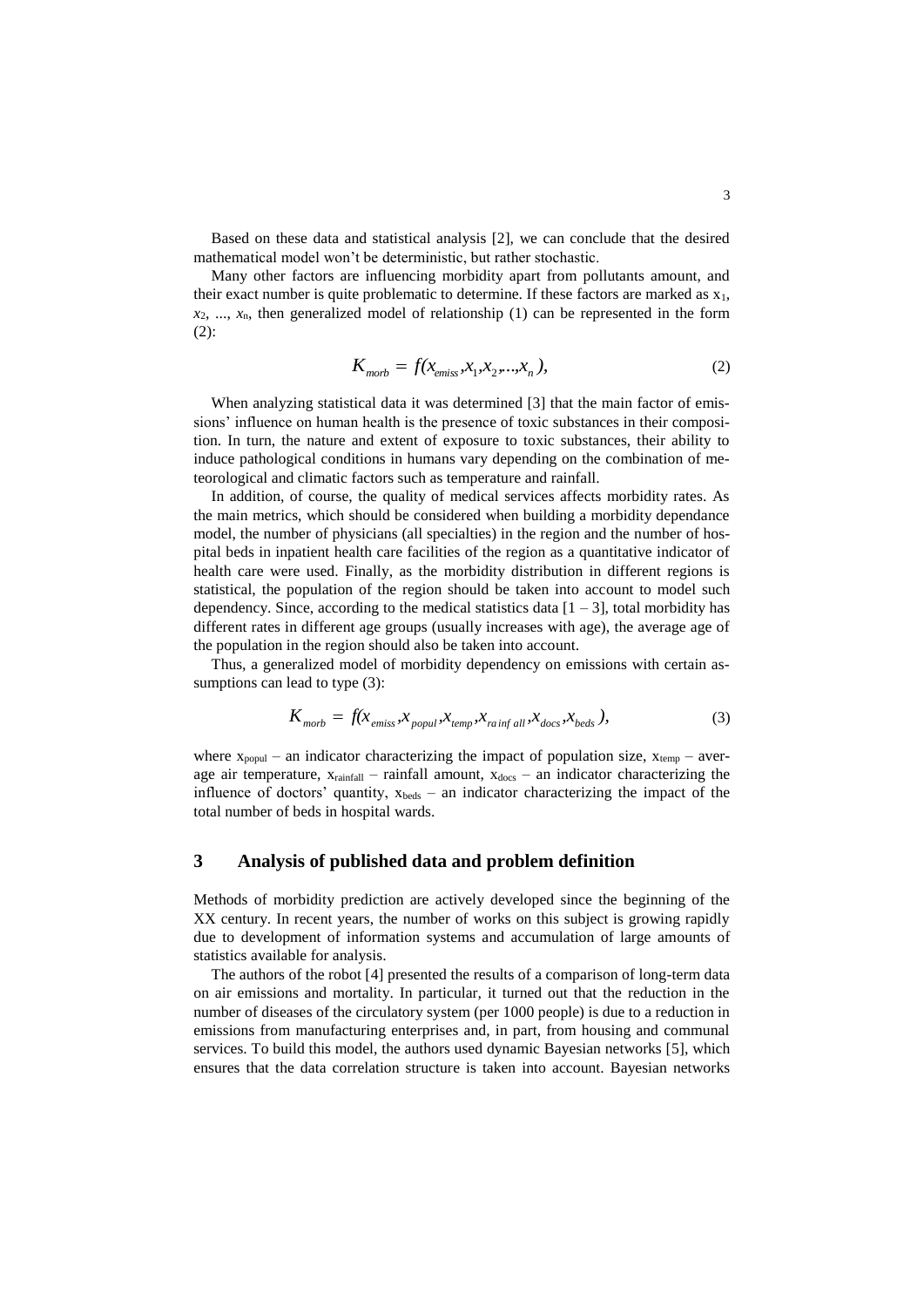allow estimating the probability of a certain event when observing some sequence of phenomena. The construction of the CMM is possible with both large and small amounts of source data, but the algorithms for evaluating the parameters of the model are difficult to calculate, so the CMM is usually analyzed on the basis of a narrow sliding observation window. For this reason, Bayesian networks currently provide only short-term morbidity predictions. Moreover, SMMs are often only used to detect elevated morbidity.

In the work [6] researchers have established a correlation between the number of completed suicides and the concentrations of suspended substances in the atmosphere, determined two days before the suicide. For this purpose, they used regression analysis [7]. The regression task is to find estimates of unknown parameters and to form a functional relationship between morbidity and factors that cause it. If the sliding window width is large enough, mid-term morbidity estimates can also be calculated, but achieving high quality is problematic.

In the works [4–7] remained unresolved issues related to the fact that the models are designed to take into account the entire history of morbidity in the analyzed area. All available data, or at least observations from recent years with similar characteristics, are used to build them. That is, if the properties of the morbidity process have changed, it is likely that outdated data will not help to clarify the forecast. To solve this problem it was accepted to use a neural network of long short-term memory.

### **4 The purpose and objectives of the study**

The object of study is the dependence of the health indicators of pollutants' amounts. The purpose of the study is to create a model of health indicators dependency on the amounts of pollutants.

The research methods used include traditional models (logistic regression, support vector method, the least squares method, random forest, nearest neighbor method), neural networks, combined methods (neural networks and genetic algorithms, neural networks and multi-agent systems).

### **5 Development of modified genetic method based on long short-term memory neural network**

For solving this problem it was decided to use the method of artificial neural networks, namely the use of multilayer perceptron [2]. For solving this problem it was decided to use the method of artificial neural networks, namely the use of multilayer perceptron [8].

The essence of proposed classic method optimization is to add a chromosome with the same genetic composition as each individual's karyotype, i.e. use diploid, consisting of two homologous chromosomes. Both chromosomes go through the same operators with the same parameters. Thus, the karyotype of crossbred offspring will also consist of two homologous chromosomes, like its parents. The dominant gene in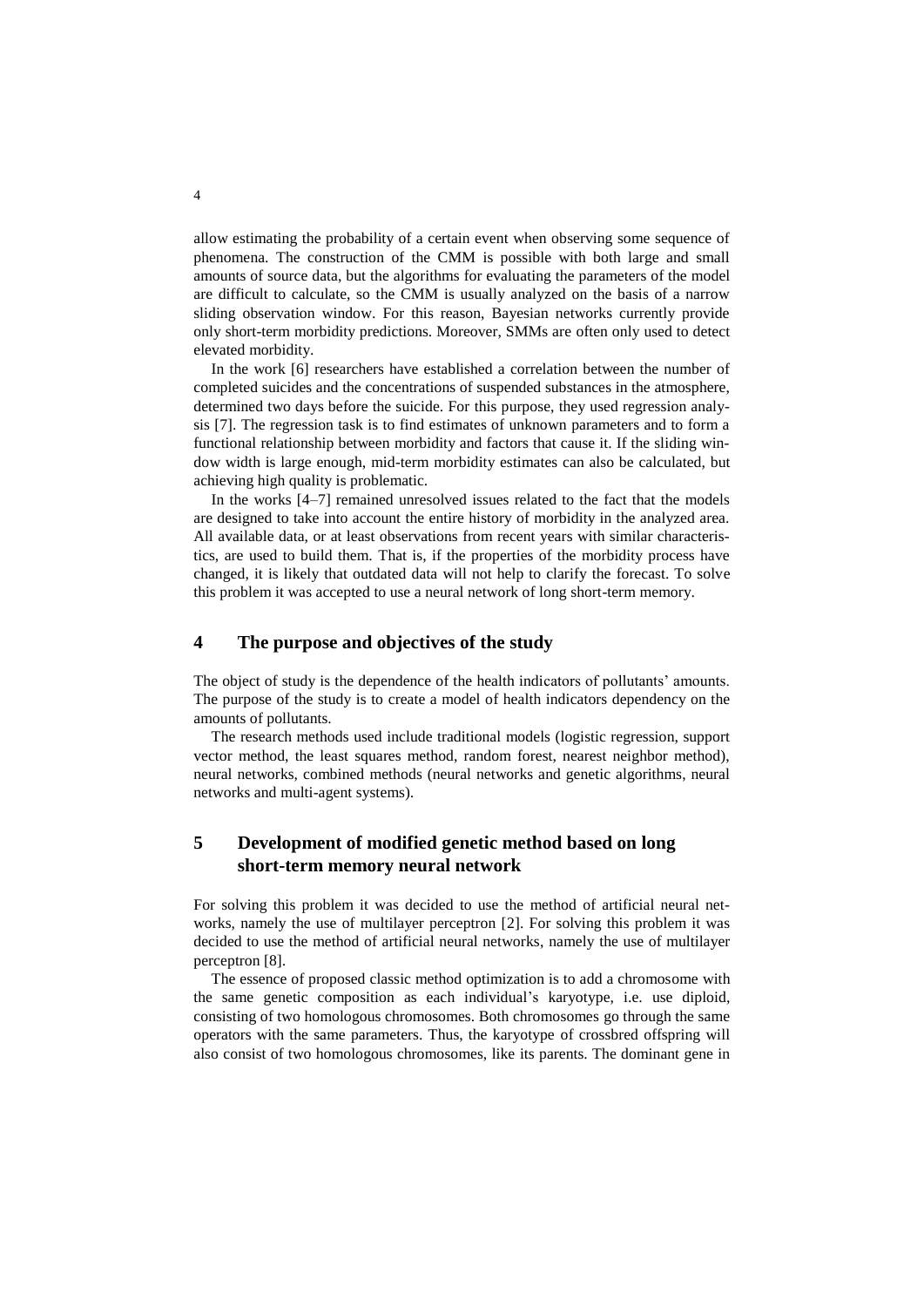the proposed modification is chosen randomly from two allelic genes and is used to calculate the value of fitness function, that is, speaking in terms of biology, determines the phenotype of individuals.

Lets define the individual as ant, where  $n -$  the number of the person,  $t -$  arbitrary moment of evolution time. As a vector of control variables take  $\bar{x} = (x_1, x_2, \ldots, x_m) -$  its the smallest indivisible unit that describes internal parameters on each t-th step of finding the optimal solution in a mathematical model (3).

To describe the individuals we introduce two types of variable characteristics that reflect the qualitative and quantitative differences between individuals according to their severity. Qualitative characteristics of individuals  $a_n^t$  are determined from the generalized model (3) as  $s(\bar{x})$ , where each point  $\bar{x}$  corresponds to  $a_n^t$ . As the gene we take the combination  $s_i(\alpha_i)$ , which determines the value of fixed control variable  $x_i$ . Each individual is characterized by m genes and  $s(\overline{x})=(s_1,s_2,...,s_m)$  can be interpreted as chromosome containing n interlinked genes that follow each other in strictly defined sequence.  $a_n^t$  chromosome of the individual we will define as  $x_n^t$  [9], i.e.

$$
x_n^t = x(a_n^t) = (x_1(a_n^t), x_2(a_n^t), ..., x_m(a_n^t)) = s(\overline{x}) = (s_1, s_2, ..., s_m).
$$
 (4)

Quantitative features show variation, and therefore the degree of their severity can be characterized numerically and calculated by formula below:

$$
d(x_i^t, x_j^t) = \sum_{n=1}^{m} x_n (a_i^t) \cdot x_n (a_j^t),
$$
\n(5)

where  $a_j^t$ ,  $a_i^t$  – individuals,  $x_j^t$ ,  $x_i^t$  – genes unequal in importance, m – number of positions [10].

The first step is the initialization of the population. Gene structure of each of the two homologous  $(H, H')$  chromosomes of individuals is chosen randomly. To determine the phenotype of individuals the gene is defined from each allele as a dominant and will define individuals phenotype, i.e. it will take part in fitness function evaluation of the individual. The definition of individual phenotype can be represented by the formula [10]:

$$
F_j = \sum_{i=1}^{m} rand \bigg[ H_j g_i; H_j' g_i \bigg],
$$
\n(6)

where  $F_i$  – phenotype of j-th individual,  $m$  – number of alleles in a chromosome pair and  $H_{ij}$  – i-th gene in a pair of homologous chromosomes of j-th individual.

Thus, in fact the arguments of individuals' fitness function are defined. After calculating the fitness function and selection of individuals in a population the crossbreeding is performed. Genotype of a descendant individuals has the same structure as the parent genotype, i.e. it consists of two homologous chromosomes. The descendants are subjected to mutations operator. At the same time, any allele can mutate in pairs of homologous chromosomes, but in each allele only one gene mutates.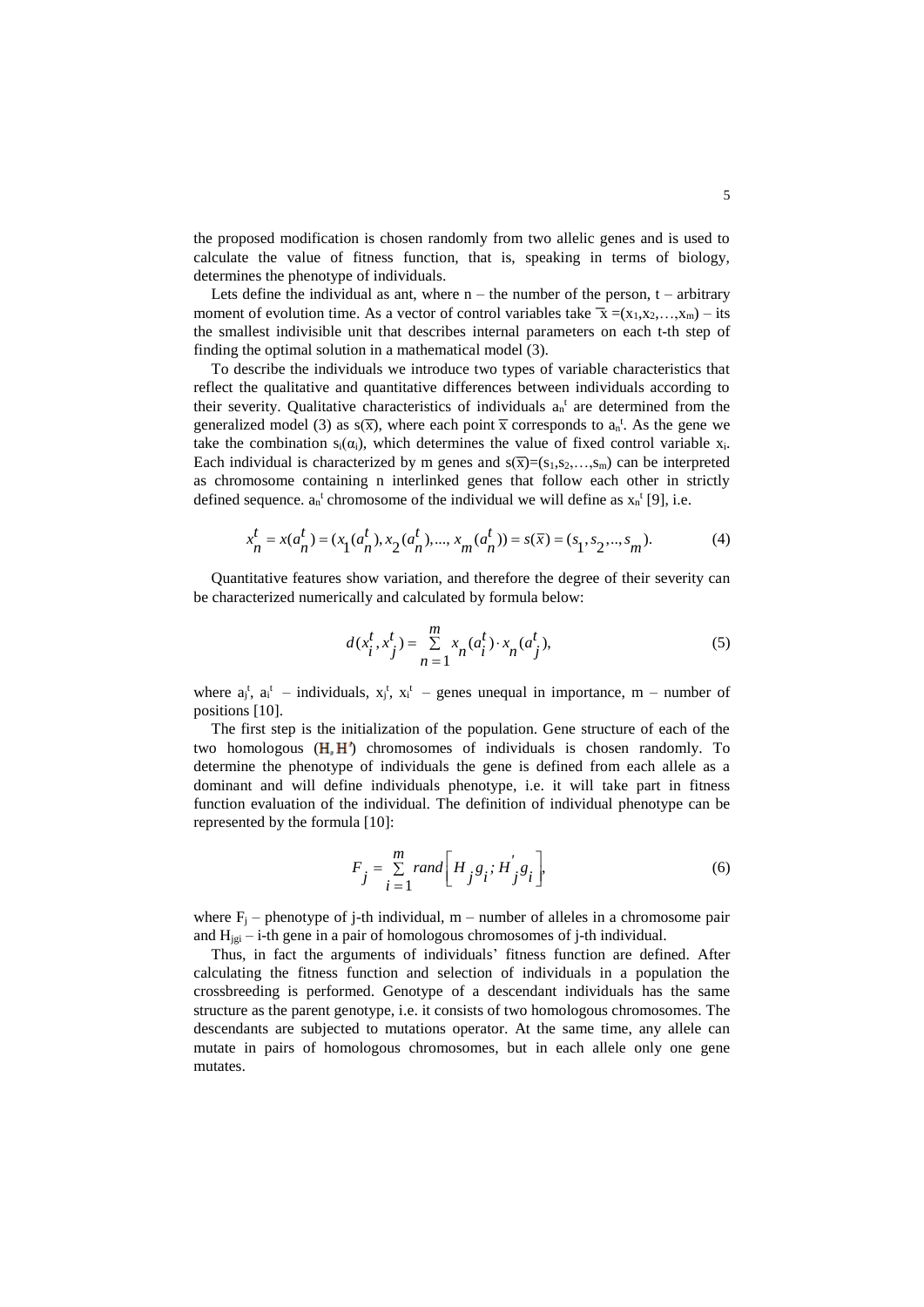Further evolution of the population  $P<sup>t</sup>$  we will represent as generations alternation, during which individuals change their variable characteristics:

$$
\eta_{cep}(t) = \frac{1}{t} \sum_{n=1}^{m} \eta (a_n^t),
$$
\n(7)

where a set of m genotypes of all individuals  $(a_1^t, a_2^t, \ldots, a_m^t)$  which forms a population  $P^t$  and chromosome set  $(x_1^t, x_2^t, ..., x_m^t)$ , which contains complete genetic information of the whole  $P<sup>t</sup>$  population.

The procedure for selecting the "best" solution from  $P<sup>t</sup>$  population takes into account not only the fitness function  $F_j$  value, but also the chromosome structure  $x_i^t$ , so it can be represented as [11]:

$$
d(a^t, a^t_i) = \min_{l=1,m} d(x(a^t), x(a^t_l))
$$
\n(8)

provided that  $\eta(a_i^t) < \eta(a^t)$ , where a<sup>t</sup> is the «best» individual in the P<sup>t</sup> population,  $a_i^t$  – the individual which is excluded from the  $P^t$  population,  $d(x(a^t),x(a^t)) - a$  measure of genotype individuals "closeness".

Further, as in the classic method, the cycle is repeated until meeting the conditions for optimization completion.

Summarizing, we can say that the proposed method differs from the classic genetic method by using not one chromosome, but a pair of homologous chromosomes, and also by adding of the definition phase for those genes in alleles which will take part in determining the value of individual's fitness function. This modification resuts in maintaining a fairly high traits variability (genes) in the population (gene pool) during evolution, which, at the same time may have little effect on the phenotype of individuals.

Said method modification was used for neural network optimization LSTM [11]: the number of nodes, optimization function in learning, sub-sample size and the number of periods of learning.

Another proposed modification of the genetic method modifies mutations operator. Unlike the classic application of the operator, when all individuals in generation are subjected to mutations with a certain probability, it is proposed to introduce the concept of individuals' mutational persistense, which defined as following distribution:

$$
x_i^1 = \begin{cases} x_i, & P(x_i) = \frac{\eta(x)}{\eta(x) + \eta(x)}, \\ x_i, & P(x_i) = 1 - P(x), \end{cases}
$$
(9)

where  $x_i^1$  – descendant,  $\eta(x')$ ,  $\eta(x'')$  – fitness function values, which evaluate parental encoding  $x'$  and  $x''$  respectively [12].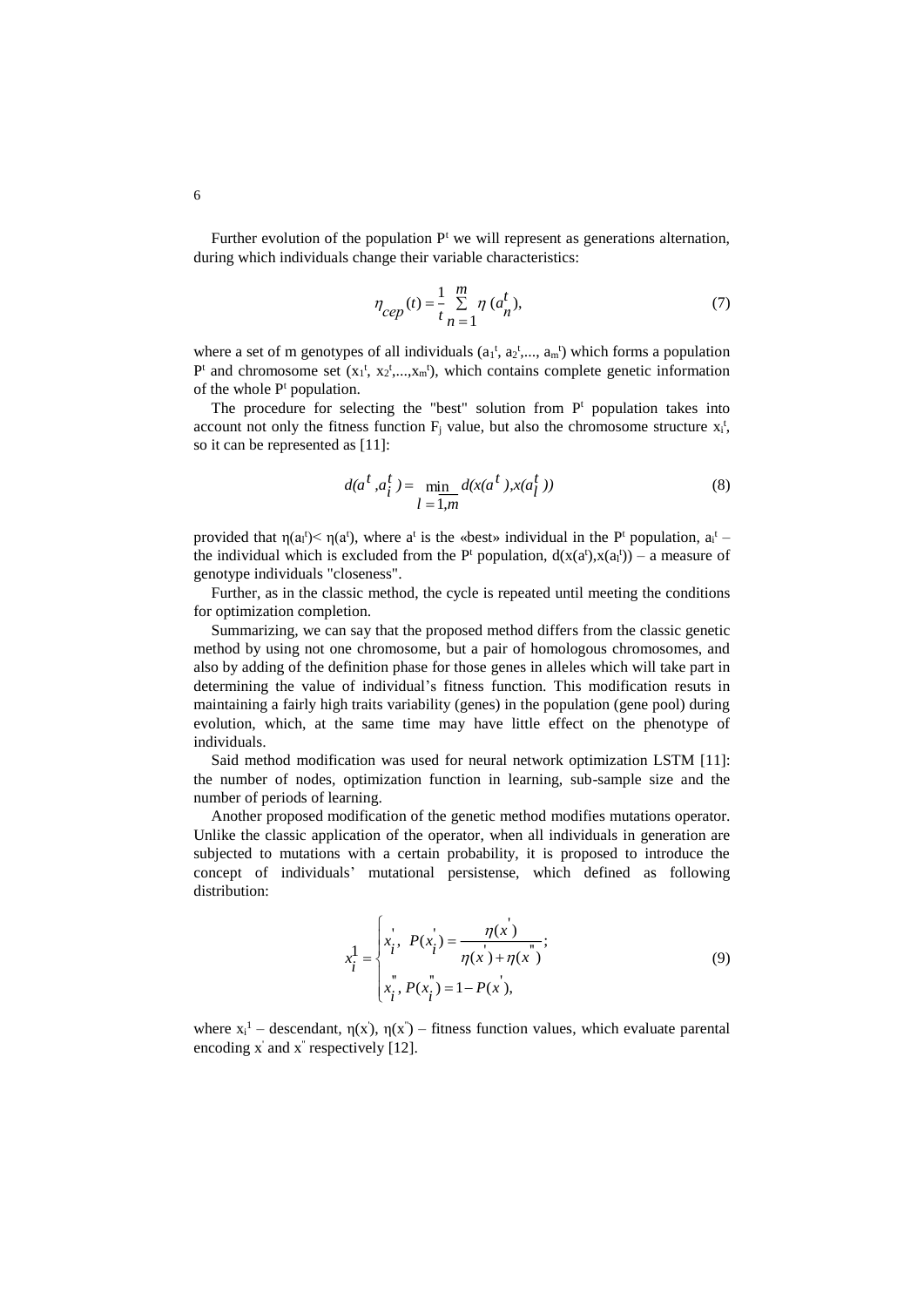The calculated value of individual's fitness function can be interpreted as a value of mutational stability of individuals. Thus, it is proposed at each method iteration after fitness funtion evaluation to rank individuals from obtained generation by mutational persistense value. Unlike classical operator, at a start the proportion of individuals who are exposed to the operator is specified instead of mutation probability (10).

$$
K_{\text{mut}} = H_{gen} * R_{mut},\tag{10}
$$

where  $K_{mut}$  – the number of individuals exposed to mutation,  $H_{gen}$  – number of individuals in received generation,  $R_{mut}$  – the proportion of individuals in generation which are exposed to mutations [12].

In fact, it is proposed to apply the operator only to individuals with the lowest fitness function value. In this case, if the population falls into local extremum the mutation operator must allow to search the way out without changing the best received values at the time, but only at the expense of weaker individuals. The determined proportion of individuals exposed to the operator should be sufficient to ensure that the potential for further evolution of the entire population exists.

These mutations should be more "soft" in the sense of conservation of best values found in previous iterations of the algorithm and in sense of neutralizing the danger of loosing function extremum when mutations are used, without stopping the search for new best values.

The modified genetic method for model parameters optimization based on long short-term memory neural networks, which demonstrates the morbidity dependence on emissions, was developed.

A modification of one of the operators of the genetic method, namely, the mutation operator, was also proposed. Such operator modification allows to search the optimal values, excluding the loss of best solutions acquired during the search.

## **6 Experiments of initialization methods for initial population in evolutionary algorithm**

The statistical information on emissions of pollutants and carbon dioxide into the atmosphere from stationary sources and information on the morbidity on such indicators as the number of cases of cardiovascular diseases (registered in outpatient facilities), the number of new cases of tuberculosis and the number of registered cases of cancer was used to develop and test the models. Observation period - from 1990 to 2015, broken down by year and region of Ukraine [2].

Originally, a simple model was built, which has seven neurons in outermost layer (by the number of input parameters), one hidden fully connected layer with 12 neurons and output layer with one neuron.

As a network metrics MAE (Mean Absolute Error) was used - an average absolute error [13-25].

The results of learning and functioning of created network shown in Figure 1.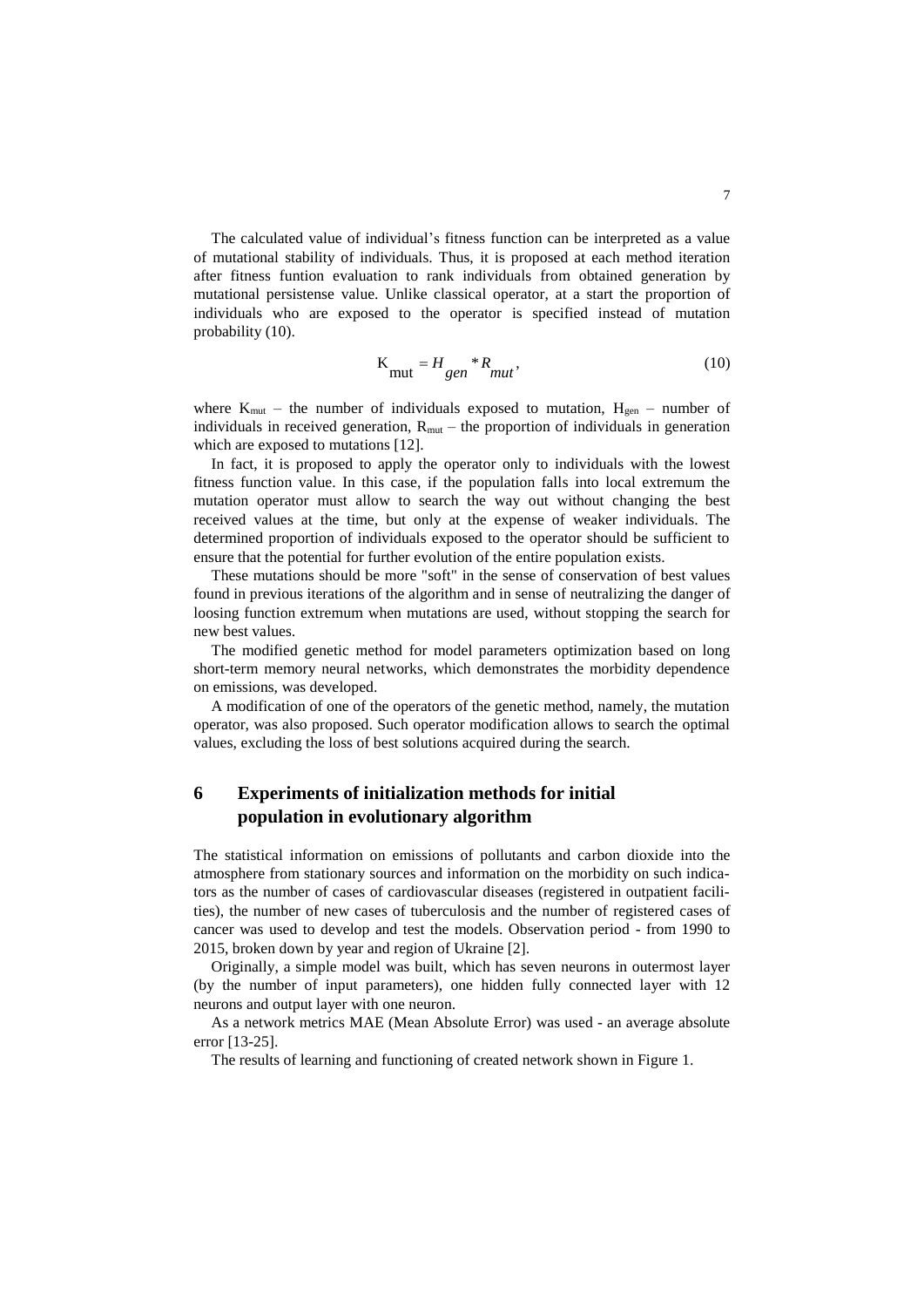

Fig. 1. The value of network metric (mae) for the indicator "Number of new cases of tuberculosis"

In the above graph it's clearly visible, that there is a gradual error decrease during network training. Apparently, the training reaches local extremum around 10-15 epoch. Further gradual decrease of network errors may indicate that the minimum is local. Therefore in this case the further model training is appropriate.

The learning of a network with two hidden layers was conducted for 100 epochs (sub-sample size 75) and validation sample split equal to 0.1. The results of network learning are shown in Figure 2.



**Fig. 2.** The value of network metric (mae) for the indicator "Number of new cases of tuberculosis"

In this case, there is a similar pattern to the previous model – a gradual decrease of the error during network training. At the end of training there is a network conver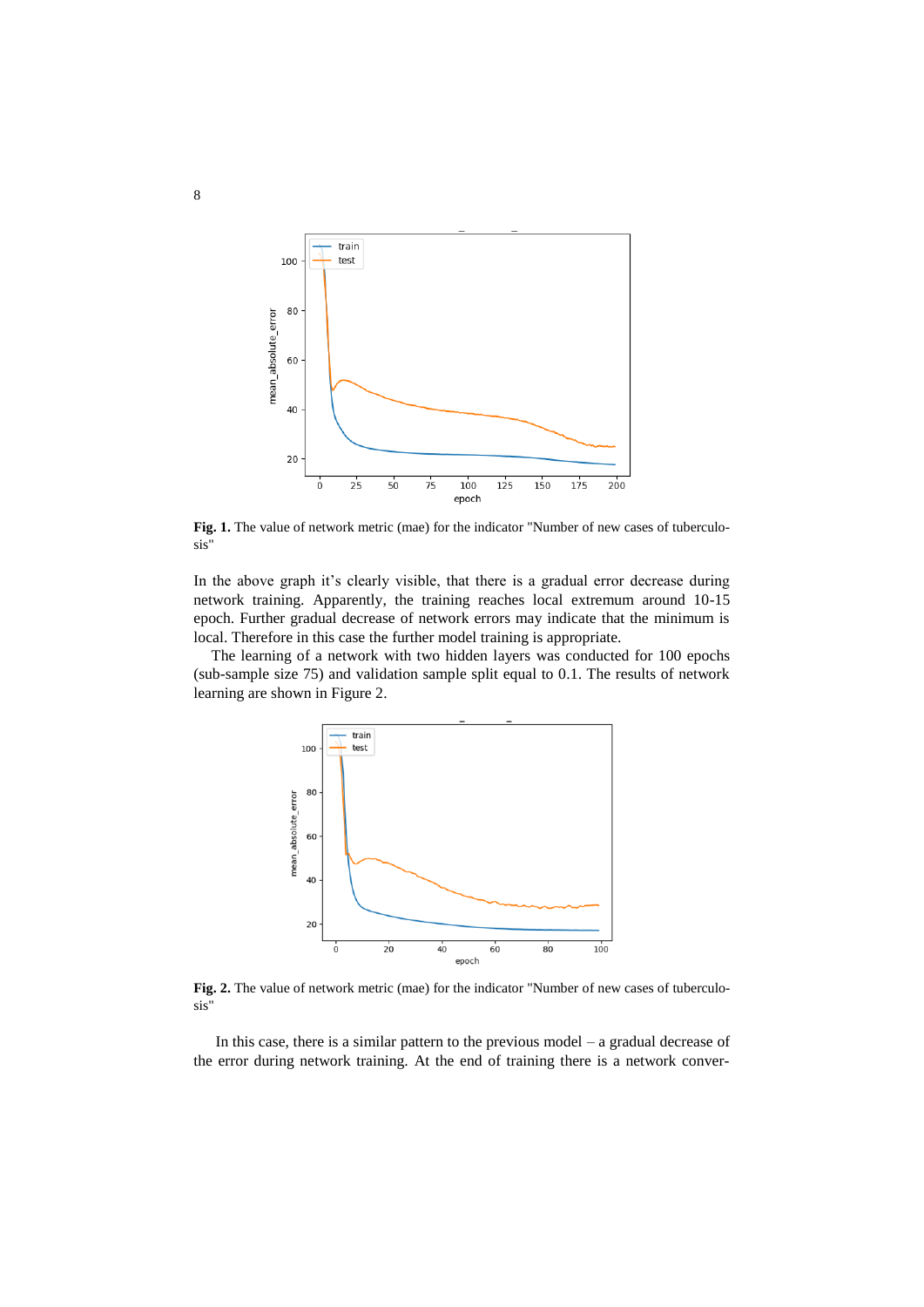gence. As in the previous case, for the "number of new TB cases" indicator there is a local minimum of error. One of the methods of preventing the effect of neural network overtraining is a method of exclusion (Dropout) [14], which is the exclusion of certain neurons from a network during the learning process. In previously created model the exclusions were added after the first hidden layer (50% of neurons excluded). The results of network learning are shown in Figure 3.



**Fig. 3.** The value of network metric (mae) for the indicator "Number of new cases of tuberculosis"

As in previous cases, during training there is a network convergence, but a little earlier - at about 60–70 epoch of learning. In all three cases for the indicator "number of new TB cases" there is a local minimum of network errors, which obviously is a feature of a model based on multilayer perceptron for this morbidity indicator. In addition, by using dropout the training curve loses smoothness and becomes jagged [15].

The presented data can be viewed as a time series, meaning that the parameter values are changing over time. For analysis and prediction of time series the models based on long short-term memory neural networks [15] can be used.

Network with LSTM layer receives eight input parameters. Hidden LSTM layer consists of twenty neurons and output layer has one neuron. The test results of the model are shown in Figure 4.

Figure 4 shows the change in value of network errors during training. For the indicator "The number of new cases of tuberculosis" and "number of cases of cardiovascular diseases" the local minimum is achieved with subsequent release of it. At the end of training there is no further reduction of model error value, so we can assume that during training the global error minimum was achieved and the network is considered as trained. Table 1 shows the comparison of resulting values of the average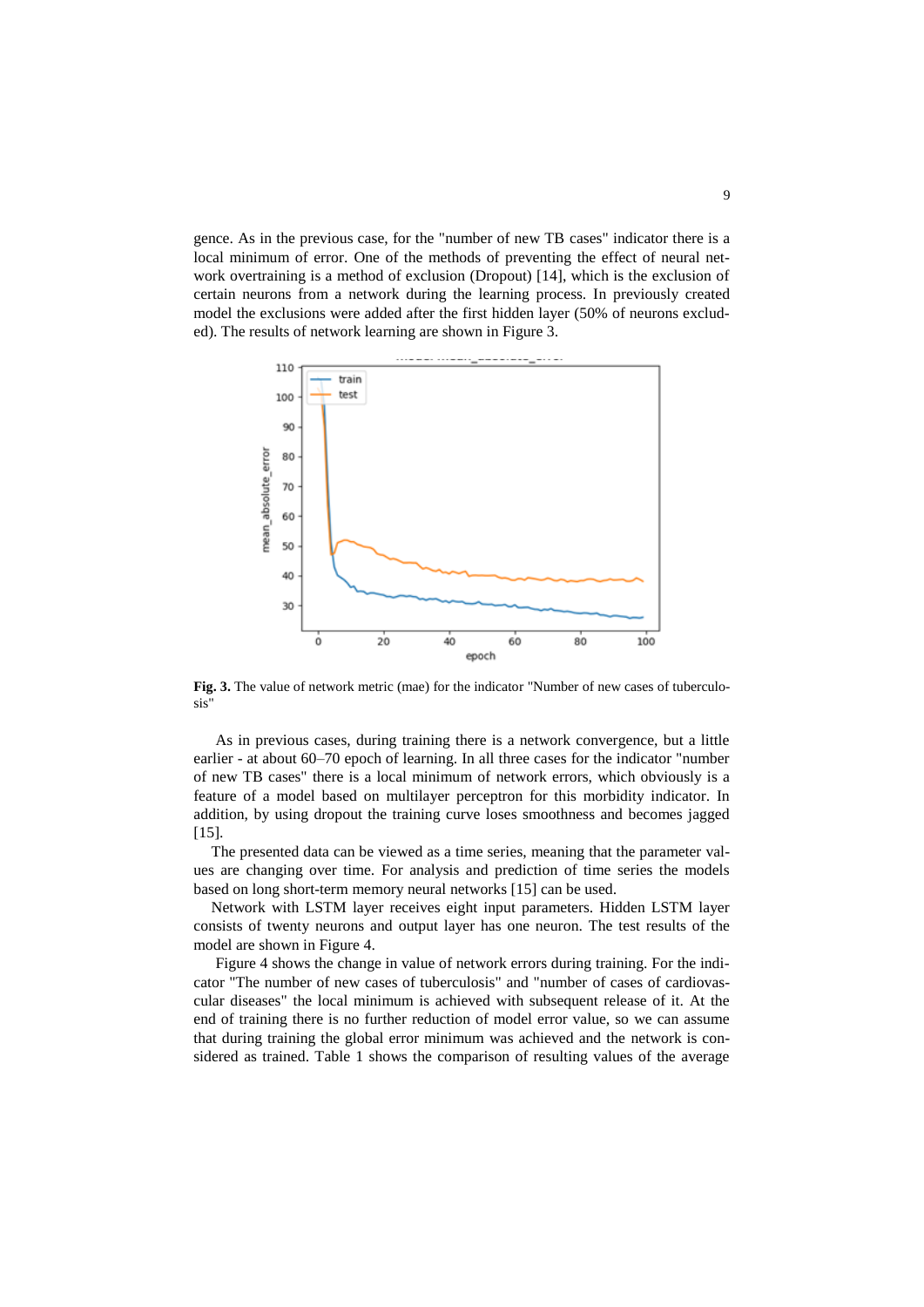absolute error (MAE), received during tests of different types of models (logistic regression, multilayer neural network models and so on.), which were created during the study. Thus, we can see that the smallest error of all prediction methods used is given by the model based on short long-term memory artificial neural network.



**Fig. 4.** The value of LSTM network metric (mae) during training for the indicator "number of cases of TB"

During the study the particle swarm optimization was used to optimize long shortterm memory network.

As a result of such optimization the following optimal parameters of the network were obtained:

- the number of network nodes 1000;
- Optimizer Adadelta;
- subsample size 1;
- number of training epochs 100.

The long short-term memory network with these parameters using the test sample has an error value (RMSE) 127,08735307850266.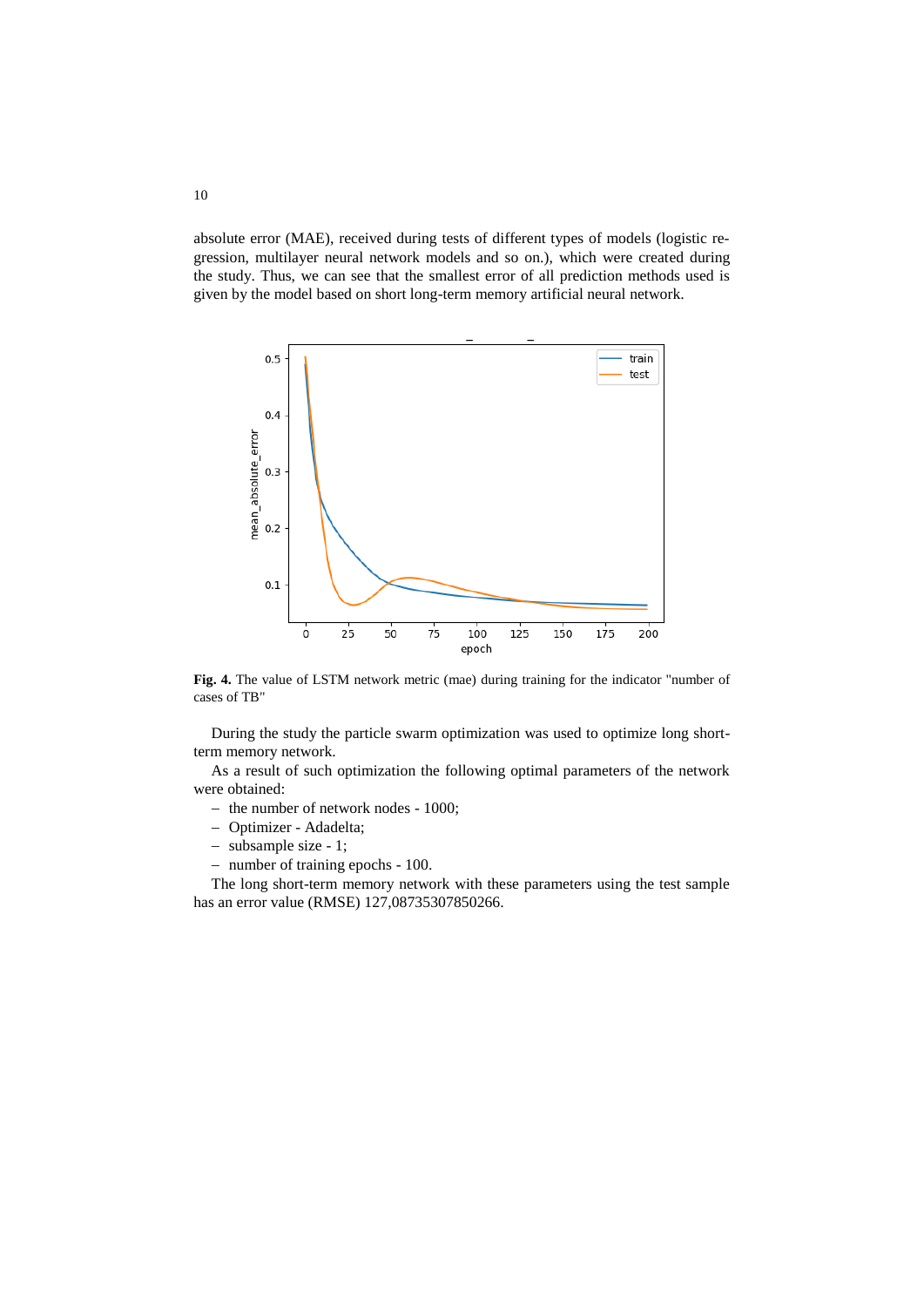| Type of predictive models | net-<br>Long short-term<br>$50\,$<br>nodes of LSM<br>$\begin{tabular}{ll} memory \\ work \\ of \end{tabular}$<br>layer                                                                                                         | 6,139                              | 441,889                                                                                                                                                                       | 226,096                                                                                                                               |
|---------------------------|--------------------------------------------------------------------------------------------------------------------------------------------------------------------------------------------------------------------------------|------------------------------------|-------------------------------------------------------------------------------------------------------------------------------------------------------------------------------|---------------------------------------------------------------------------------------------------------------------------------------|
|                           | $\begin{tabular}{ll} layers & and \\ \text{dropouts} & (128 \\ \text{dropout} & (0.5), \\ \text{1024}, & \text{dropout} \end{tabular}$<br>hidden<br>Multilayer per-<br>$(0.5)$ , 128 neu-<br>with<br>ceptron<br>three<br>rons) | 22.3047                            | 1620.676                                                                                                                                                                      | 272,465                                                                                                                               |
|                           | hidden lay-<br>neu-<br>and<br>perceptron<br>with three<br>(128,<br>Multilayer<br>ers<br>1024<br>rons)<br>128                                                                                                                   | 21,675                             | 1752.416                                                                                                                                                                      | 338,953                                                                                                                               |
|                           | with one<br>layer (128<br>Multilayer<br>perceptron<br>neurons)<br>hidden                                                                                                                                                       | 23,445                             | 1766.470                                                                                                                                                                      | 336,419                                                                                                                               |
|                           | Neigh-<br>bor<br>Near-<br>$\frac{\text{Algo}}{\text{ritim}}$<br>est                                                                                                                                                            | 29,764 40,271 22,957 7,671 156,387 |                                                                                                                                                                               |                                                                                                                                       |
|                           | dom<br>for-<br>Ran<br>est                                                                                                                                                                                                      |                                    |                                                                                                                                                                               |                                                                                                                                       |
|                           | $\begin{array}{c c}\n\text{meth-} & \text{of} \\ \hline\n\text{od} & \text{of} \\ \text{least}\n\end{array}$<br>square<br>The                                                                                                  |                                    |                                                                                                                                                                               |                                                                                                                                       |
|                           | od of<br>meth-<br>$_{\rm sup}$<br>port<br>vec-<br>The<br>tors                                                                                                                                                                  |                                    |                                                                                                                                                                               |                                                                                                                                       |
|                           | Logistic<br>regres-<br>sion                                                                                                                                                                                                    |                                    | $\begin{array}{ c c c c c } \hline & \text{3814.174}\text{ } & \text{2794.433}\text{ } & \text{1789.727}\text{ } & \text{571.01}\text{ } & \text{573.004} \hline \end{array}$ |                                                                                                                                       |
| Predicted parame-<br>ter  |                                                                                                                                                                                                                                | The number of<br>new TB cases      | cases of cardio-<br>The number of<br>vascular diseases                                                                                                                        | A 210,157 Proported cases of 1400.357 1050.690 367,381 $\begin{bmatrix} 156,38 \\ 7 \end{bmatrix}$ 210,157<br>The number of<br>cancer |

**Table 1.** The value of the average absolute error during testing of models created in the study of the problem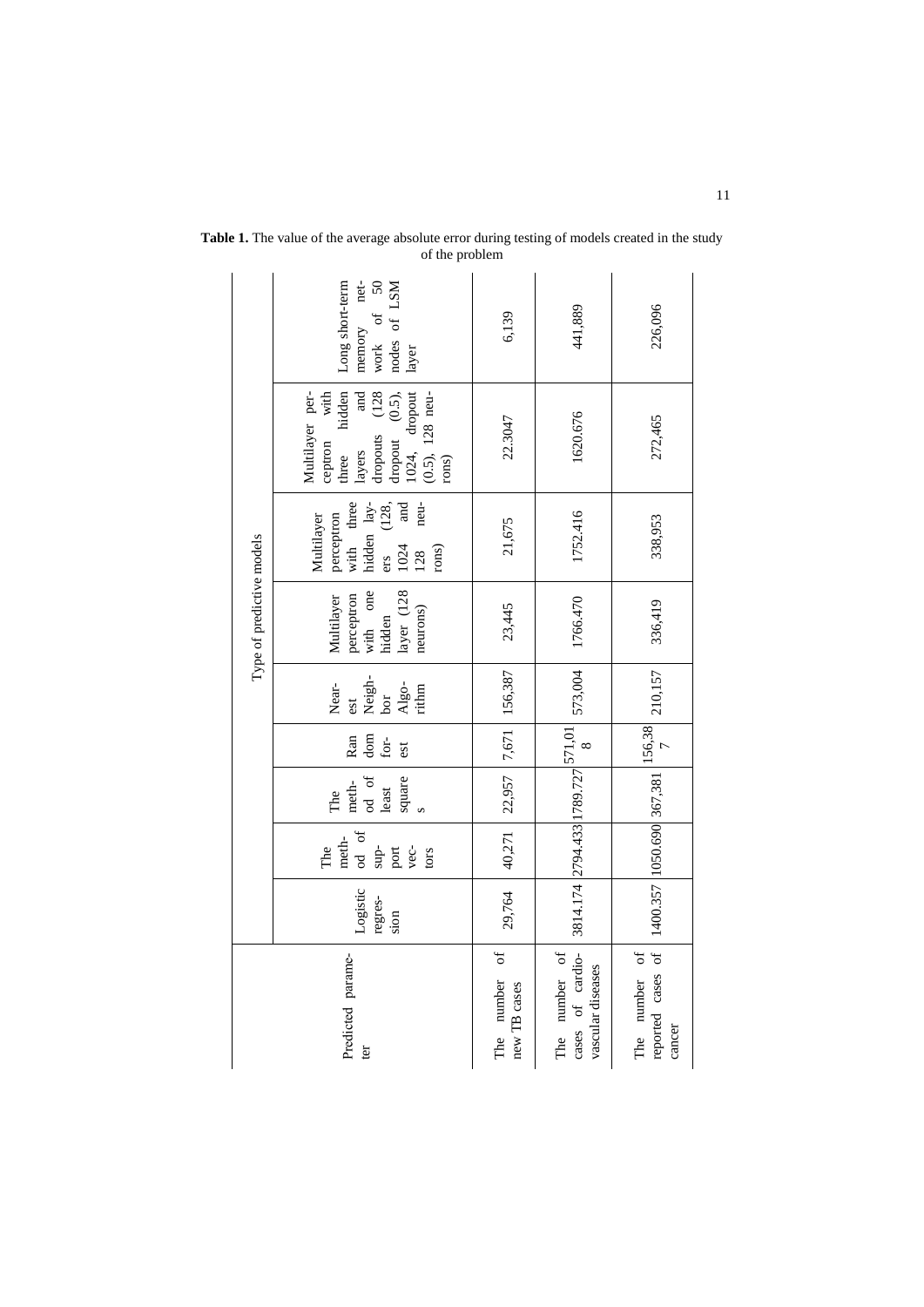### **7 Conclusions**

The available official statistical data on emissions of pollutants into the atmosphere from stationary sources and dynamics of population morbidity, the number of TB cases, the amount of cardiovascular diseases found in an outpatient setting and cancer morbidity in different regions of Ukraine was analyzed.

Methods of constructing mathematical models of the dependencies of these morbidity indicators on the volume of pollutant emissions were investigated.

Comparative analysis of the created models has shown that the best results were achieved in the models based on long short-term memory neural networks (LSTM).

When creating and training the model based on long short-term memory neural network the possibility of using particle swarm optimization and genetic algorithm to optimize network parameters was investigated and developed a modification of the classical method and modification of mutation operator.

Two modifications of genetic method were developed: first one using diploid set of chromosomes and second one with modified mutation operator. The first modification is the use of not one chromosome in population individuals karyotype, but a pair of homologous chromosomes, i.e. diploid set of chromosomes. The individual karyotype is a set of chromosomes, which is specific to certain type of individuals, that is characterized by a certain number of chromosomes and their structural features. Individual phenotype is determined by one of the allelic gene selected randomly. Using this modification allows to support a relatively large variability in population features during evolution, creating the potential to overcome the likely local extremums.

It was also developed the modification of mutation operator, which was never used before. Unlike the classical method, individuals which are exposed to the mutation operator are selected not randomly, but according to their mutational persistense, which corresponds to fitness function of individual. Thus the "weaker" individuals mutate and the genome of "stronger" ones remains unchanged. In this case, the probability of loosing functions' extremum (which was achieved during evolution) due to mutation operator is reduced and the transition to the new extremum is carried out in case of accumulating sufficient weight of the "best" traits in a population.

Thus, these results lead to the conclusion that the proposed model based on long short-term memory neural network and modification of the classical method and mutation operator is feasible and effective solution to establish mathematical relationships of health indicators from pollutants. Practical use of the developed methods will allow timely adjustments of planned medical diagnostic, preventive measures, early determination of the necessary resources to contain and eliminate diseases to preserve population health.

### **References**

1. Schmidhuber, J., Wierstra, D., Gagliolo, M., Gomez, F.: Training Recurrent Networks by Evolino. Neural computation, vol. 19(3), pp. 757–779 (2007). doi: 10.1162/neco.2007.19.3.757.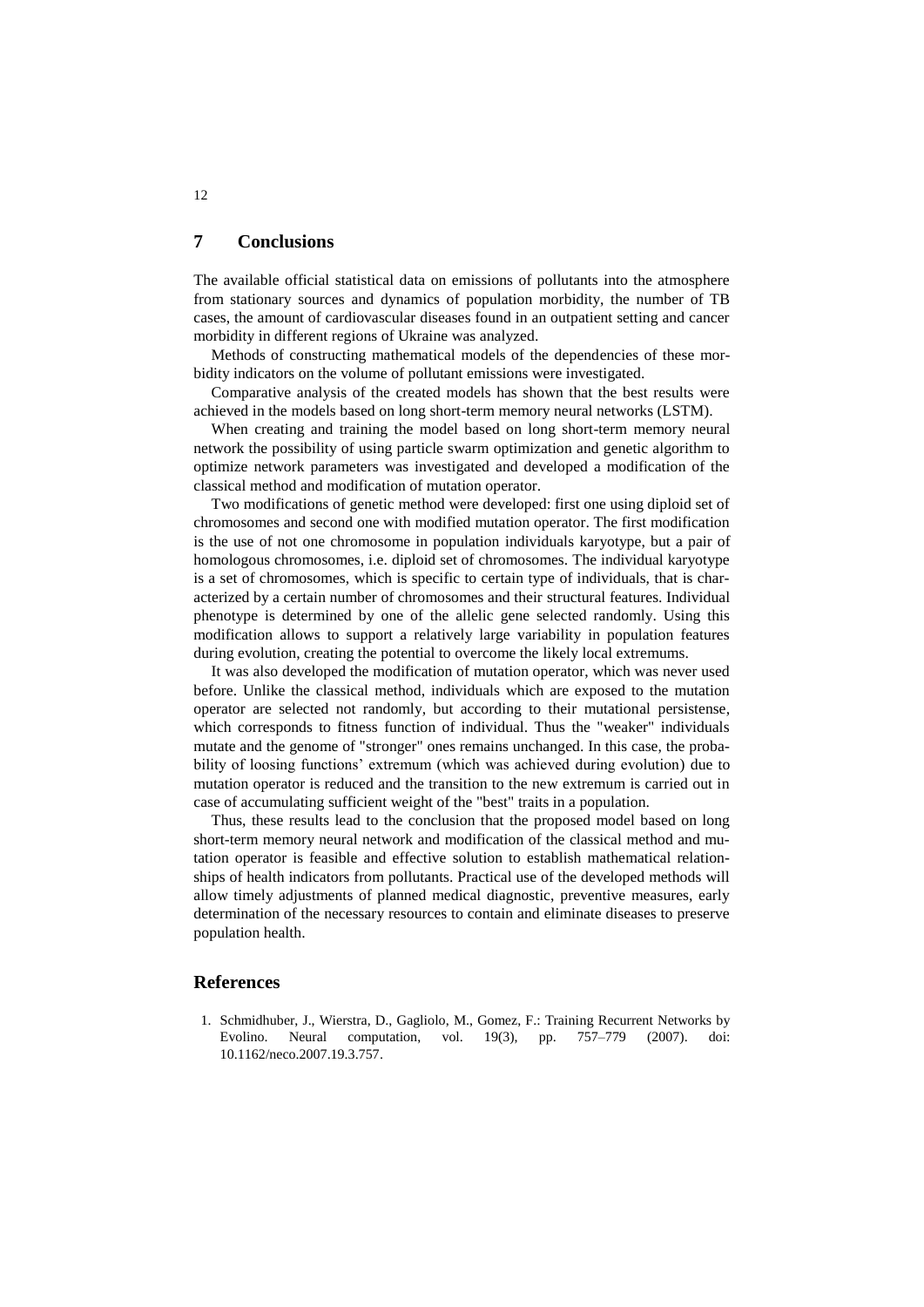- 2. Lugovskaya, A. M.: Artificial neural networks in medical diagnostics. Computer systems and networks: proceedings of the 54th scientific conference of postgraduates, undergraduates and students 2018, vol. 1, pp. 182 – 183. BGUIR, Minsk (2018).
- 3. Siettos, C., Russo, L.: Mathematical modeling of infectious disease dynamics. Virulence, vol. 4, no. 4, pp. 295-306 (2013). DOI: 10.4161/viru.24041.
- 4. Cantu-Paz, E.: Solving Travelling Salesman Problem with an Improved Hybrid Genetic Algorithm. Journal of Computer and Communications 4(15), pp. 99–110 (2016).
- 5. Anisur, R, Zahidul, I.: A hybrid clustering technique combining a novel genetic algorithm with K-Means. Knowledge-Based Systems, vol. 71, pp. 345–365 (2014).
- 6. Haykin, S.: Neural Networks and Learning Machines. Prentice Hall Internat, Upper Saddle River (1999).
- 7. Pratyay, K., Prasanta, K.: A novel differential evolution based clustering algorithm for wireless sensor networks. Applied Soft Computing, vol. 25, pp. 414–425 (2014).
- 8. Shkarupylo, V., Skrupsky, S., Oliinyk, A., Kolpakova, T.: Development of stratified approach to software defined networks simulation. EasternEuropean Journal of Enterprise Technologies, vol. 89, issue 5/9, pp. 67–73 (2017). Doi: 10.15587/1729- 4061.2017.110142.
- 9. Fedorchenko, I., Oliinyk, A., Stepanenko, A., Zaiko, T., Shylo, S., Svyrydenko, A.: Development of the modified methods to train a neural network to solve the task on recognition of road users. EasternEuropean Journal of Enterprise Technologies, issue 9/98, pp. 46–55 (2019). DOI: 10.15587/1729-4061.2019.164789.
- 10. Oliinyk A., Fedorchenko I., Stepanenko A., Rud M., Goncharenko D.: Evolutionary method for solving the traveling salesman problem. Problems of Infocommunications. Science and Technology: 5th International Scientific-Practical Conference PICST2018, Kharkiv, 9–12 October 2018, Kharkiv, Kharkiv National University of Radioelectronics, pp. 331- 339 (2018). Doi: 10.1109/INFOCOMMST.2018.8632033.
- 11. Sanches, D., Whitley, D.: Improving an exact solver for the traveling salesman problem using partition crossover. In: Proceedings of the Genetic and Evolutionary Computation Conference, ACM New York, pp. 337–344 (2017). DOI: 10.1145/3071178.3071304.
- 12. Hussain, A., Muhammad, Y.: Genetic Algorithm for Traveling Salesman Problem with Modified Cycle Crossover Operator. Computational Intelligence and Neuroscience, vol. 2017, pp. 1–7 (2017). DOI: 10.1155/2017/7430125.
- 13. Buse, M., Mutlu, A.: Logarithmic learning for generalized classifier neural network. Neural Networks, issue 12/60, pp. 133–140 (2014). DOI: 10.1016/j.neunet.2014.08.004.
- 14. Garcia, T., Cancelas, N., Soler-Flores, F.: The artificial neural networks to obtain port planning parameters. Procedia-Social and Behavioral Sciences, issue 19/162, pp. 168−177 (2014). DOI: 10.1016/j.sbspro.2014.12.197.
- 15. Alam, S., Dobbie, G., Koh, Y., Riddle, P., Rehman, S.: Research on Particle Swarm Optimization based clustering: a systematic review of literature and techniques. Swarm and Evolutionary Computation, issue 17/2, pp. 1–13 (2014). DOI: 10.1016/j.swevo.2014.02.001.
- 16. Oliinyk, A., Fedorchenko, I., Stepanenko, A., Rud, M., Goncharenko, D.: Combinatorial optimization problems solving based on evolutionary approach. In: 2019 15th International Conference on the Experience of Designing and Application of CAD Systems (CADSM), pp. 41-45 (2019). DOI: 10.1109/CADSM.2019.8779290.
- 17. Fedorchenko, I., Oliinyk, A., Stepanenko, A., Zaiko, T., Svyrydenko, A., Goncharenko, D.: Genetic method of image processing for motor vehicle recognition. In: CEUR Workshop Proceedings 2353, pp. 211-226 (2018). ISSN: 16130073.